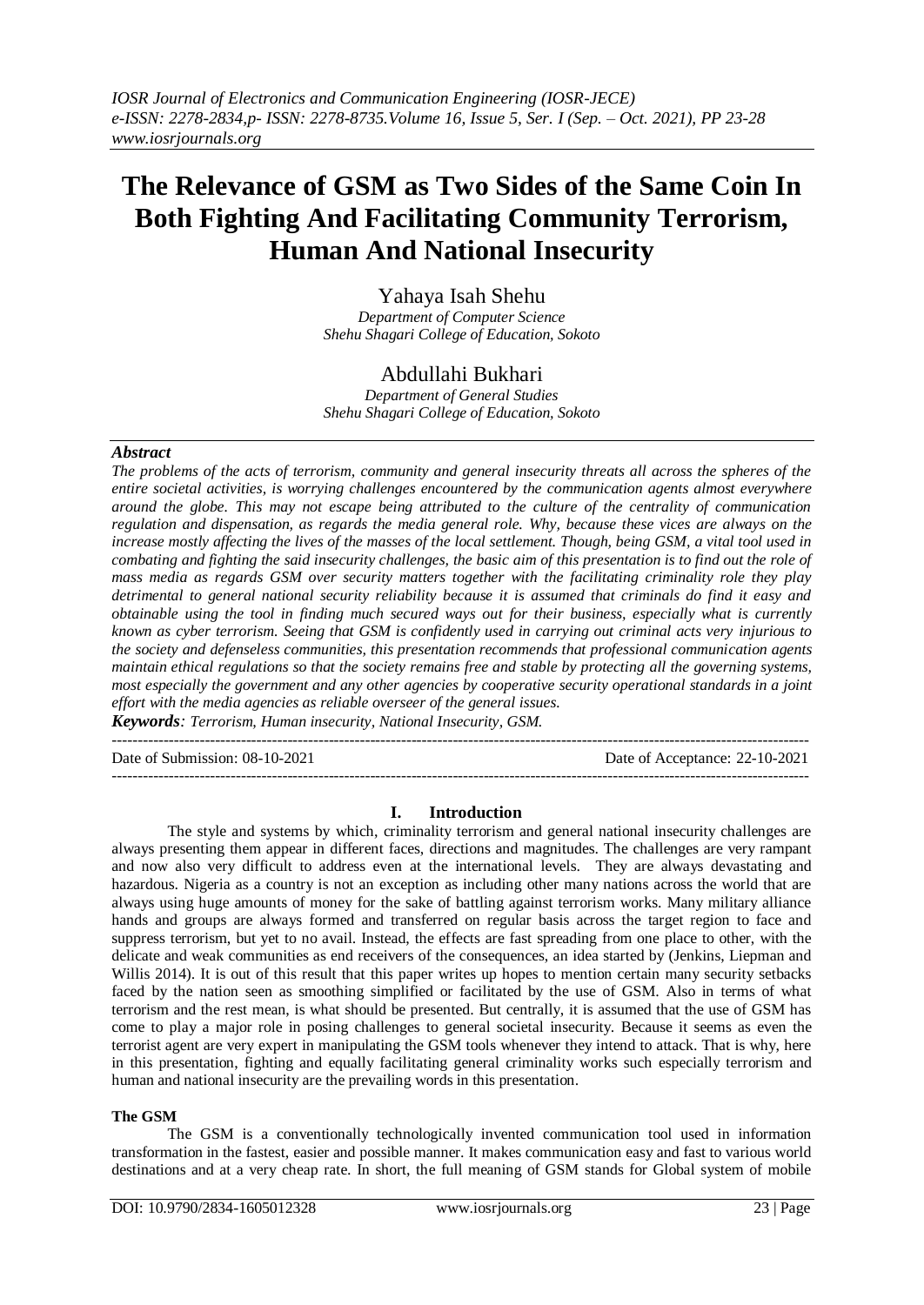communication. This tool is a component of the internet, which is the most reliable and relevant technology as regards the activities of information and communication the world over.

Though it makes communication and interaction throughout the world very simple, in turn, it has its multiple dangers to people and the nation generally. The peaceful nature of the country has been drastically destroyed by generally the alien influence of westernization by the use of the technological output devices of today.

Edward (1994) claims that the works of mass media have influenced cultural changes in Nigerian societies similar to what the GSM tool is doing today and now. The Nigerian current young generation is western inclined in every respect, things that are very dangerous and injurious to our society. All western vices have come to us and in a much simpler way and style by the present use of GSM tools. Therefore, with GSM at hand, it is very detrimental to the general societal security stability we used to witness.

#### **What is Terrorism?**

According to Merari's explanation 1993 as per what terrorism generally entails, three factors are the point of terrorism. First of all, he says that the use of violence in an instant situation is an act of terrorism. Secondly, it is also an act of political feeling in connection with its objectives and thirdly, an intention of instilling fear upon a target community through propaganda. Therefore, in general terms, terrorism simply means putting a threat against the viability of a community, government, system or nation, by targeting its economic and social issues through five destructions and disruption, most especially the sensitive places like the markets, schools, security sectors, transportation and the rest of them.

#### **THE EFFECTS OF TERRORISM**

One fundamental problem of terrorism today is its persistence. Since around the 1970s, according to (Hoffman, 2006) when terrorism started manifesting, it continuously persisted and refused to reduce or even decline, but instead of that, the act continues to scale up and even trying to escalate the bearable level. People and other communities have now been subjected to constant fear and uncertainty. The stability of their usual security and freedom is gradually fading away. As a result of this big effect, the whole world is not all that free and secured. Even the most highly developed countries have not escaped. It has now even become a kind of global culture, because almost everywhere and everybody knows about its whether in cities or related places. International terrorism, such as radicalism and extremism are all around the whole world. Because of no country that has never been touched. Viewing this (Merari, 1993) suggested that every community or nation must stand up and fight back. Because since the starting of the act around 1970, 1980s witness advancement not a reduction. For example, (Hoffman 2006) reported that from 1975 to about 1984 within 9 years, the figures for terrorism acts and attacks moved up to about ten every day from an average of about ten per week. Furthermore, (Jenkins 2014), observed that the entire whole world recorded almost about 60% of terrorist attacks in different styles.

#### **WHAT IS NATIONAL INSECURITY**

National insecurity simply means the general destabilization of the nations admired values and beliefs and any other regulated ways of life with democratic sense. Also in another point of view, national insecurity entails when the national institution of government and general welfare systems of life of the nation mist especially people are put into constant threat and disruption rendering almost everything to lack adequate protection. Therefore, because of this, this paper presentation is facing the direction by which the use of GSM tools has simplified activities of those that command the acts of terrorism and other general criminal behaviours, including posing threats and challenges to national stability and security. Furthermore, the paper describes the idea of terrorism as it related to human security as well as national security with the relevant and of GSM. Because the thinking this paper has is that, it is generally, assumed, GSM being a very good instrument to fight and combat terrorism and other acts of insecurity, sad enough, the GSM has turned to be a tool that threat the general well being and security stability of nations as well as their communities. The practical system noticed is that those terrorists have come to attain a high-level o of expertise in the use of GSM technology through which they plan and at the same time execute their activities and scale up successfully.

According to (Wali, 2003) explains that the sole aim of national security in Nigeria is to secure upright and balanced social living activities for the entire people of the country. Therefore, as Nigeria faces insecurity challenges by the use of GSM upon the properties institutions, dignity, rights, lives, resources, cultural integrity and lives of its people its territorial status, sovereignty and the laws of the land, credible policies and strategies for fight terrorism are necessary.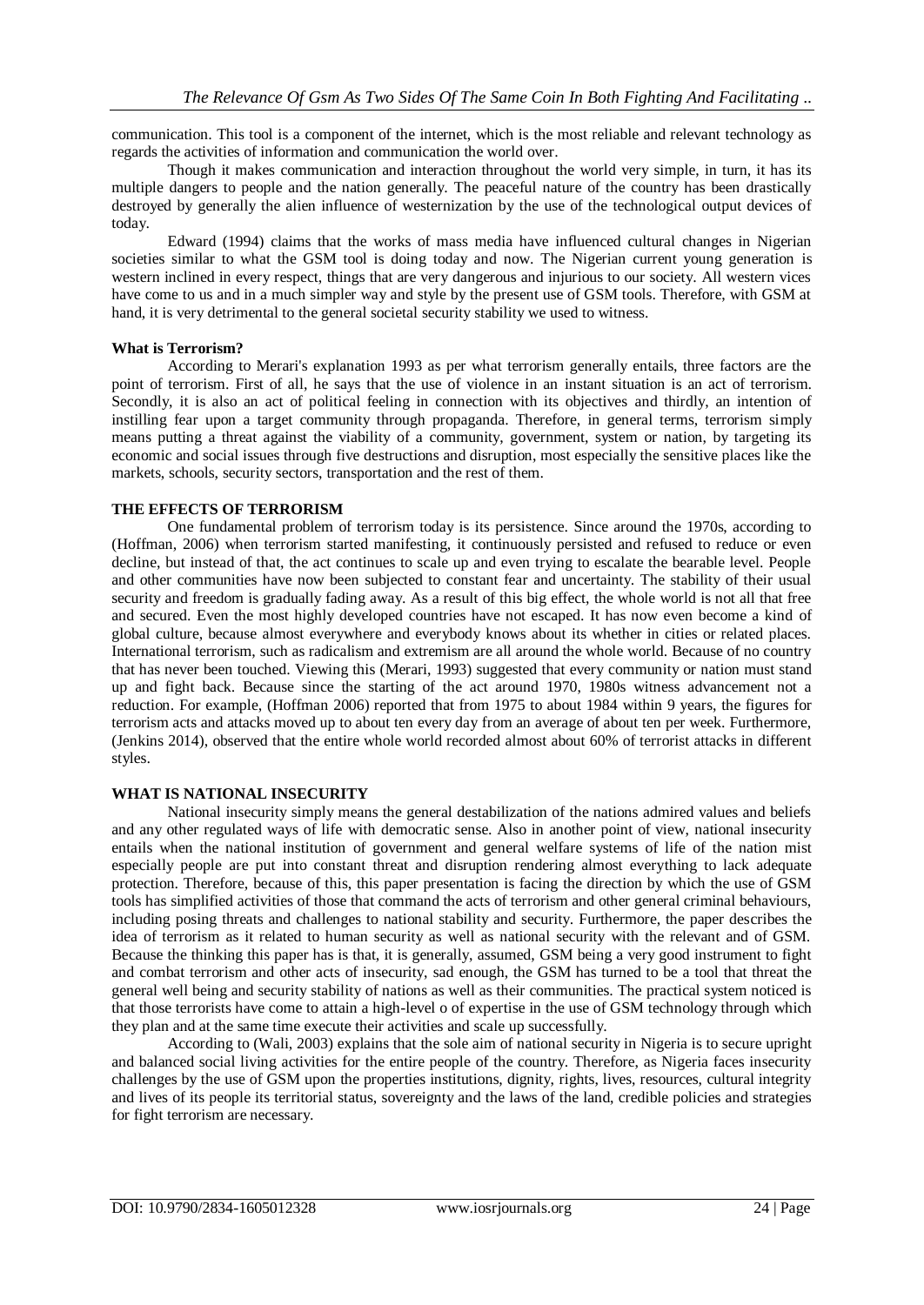## **THE HUMAN INSECURITY**

Human insecurity entails a lot of many negative issues that affect the entire well being of the human race. These issues may include economic issues, health issues, environmental issues, community issues and political issues. For example, the persistence of poverty and lack of a job is the source of economic insecurity. Also when hunger and famine hit the human figure, it is explained as food insecurity. And in terms of attacks by both deadly and infectious diseases, scarcity and unsafe food items, malnutrition and the absence of basic health care needs are all attributed to health insecurity. Another factor is the environmental insecurity when disasters, pollution, degradation and resource depletion manifest, which is generally referred to as environmental insecurity. When physical violence erupts within a society such as crime, child labour, terrorism, domestic violence and the like, such is also noticed as human personal insecurity. Interns of community insecurity there appear the acts of religious, tribal and identify incline problems. They are also acts of human insecurity. Among the factors of human insecurity includes political activities. Much of the time political tensions and feeling are negatively expressed that lead to abuse of human rights of others such as women trafficking is all forms of human security.

All these activities are very rampant in society. The use of GSM has facilitated the conduct of each in a much simpler and easy style. Therefore on this occasion, the use of GSM or its role is antagonistic to the general welfare and well being of the society in terms of peace and security of the human folk.

#### **THE GSM AND NATIONAL INSECURITY**

The act fit of GSM to conducting chaotic activities throughout the world is a major thing of concern. Global terrorist issues such as the after Marth of the Gulf war, persistent unrest in Afghanistan for decades the Iran/Iraq war, the Vietnamese war; the current situation in Libya, the West Africa sub-region crisis instigated by Boko Haram affecting Nigeria, Niger, Chad, Cameroon and others, the Bakassi-Cameroon carnage, the war in central Africa republic, the unrest in the Democratic Republic of Congo DRC, and the internal immediate ones such as the Zaki, Brain, Jos and Benue crises, the Kafanchan chaos, just to count but a few are furiously inflated by the use count but a few are furiously inflated by the use and relevance of GSM. It has made everybody become an announcer, a broadcaster, a journalist a columnist, an editor all by self-appointment and spread whatever kind of statements throughout the world, whether reliable or unreliable, is not what mattes, but how successful and effective the action became. For example, if the things above as identified by (Ekpu, 2010) are very detrimental to the entire scope of national security which came to being A result of editorial manipulation and ideas spread all over the internet either Facebook, Twitter, WhatsApp, 2go and the rest of them. If GSM can disrupt the entire global balance then what is its value. Social norms and values in Nigeria have been fished away as shown by the general actions of the present youth generation. They hate tier inherent heritage and embrace the allied feeling and actions. They now prevailing our youths have now become shameless. Ladies move around in seem nudity and young guys sang their trousers, the very much love drug addiction which motivates them into gangsterism or area boys, or bandits, kidnappers armed robbers, bag snatchers, motorbike stealers and phone cheaters. They also enjoy rapping. All of the above-mentioned vices can succeed in mission by the use of GSM. The rate at which GSM fight all social vices, is very low compared to how they grow, multiply, increase and develop much faster. The influence of western values is the brain behind the wrong happenings in our societies. They are dangerously effective to the future of our youths. The advent of GSM brought us adverse effect in the general scope of our social systems. The minds, perceptions and ideas of our youths have changed to bad ones. The majority of them accept those acts blindly; an issue that helped in contaminating the regulations of our social heritage. The message sent out by the GSM to the whole society is equally as the role of GSM itself, because it indicates the practical nature of the society. There is a wave of cultural dominance through the use of the internet GSM. This is automatically a threat to our national security. The image of underdeveloped countries is in Constance danger of elimination due to the works of GSM. The notion is spread from the developed nations of the world. To give an example, a certain issue was aired on channels 24 of GOTV and 124 of DSTV. These are very worrying and scary issues. But very much disheartening, a lot among the people of Nigeria have not perceived anything wrong with that. To be categorical, the issue aired is transgender work. Is sheer ignorance or forgetfulness or even block headiness that made many Nigerians not see the inheritance danger contained in such behaviour? But unfortunately, even among the elderly folk, they just see it is as a mark of civilization and advancement. Our cultural identity is not only damaged but completely lost. Based on how this appears over the internet GSM our youths and adults are completely lost. Based on how this appears over the internet GSM our youths and adults are completely crushed and reduced to unwanted particles. According to (Paul and Tom, 2006) acts such as gayism, violence, seminudity is effects of cultural imperialism against ours.

Hardly one sees the dissemination of profitable things over the GSM, such as infrastructural advancement, tourism, protection against violence and others. Promoting these may enhance national security and suppress national insecurity. Some other bad acts facilitated by the GSM include corruption, looting the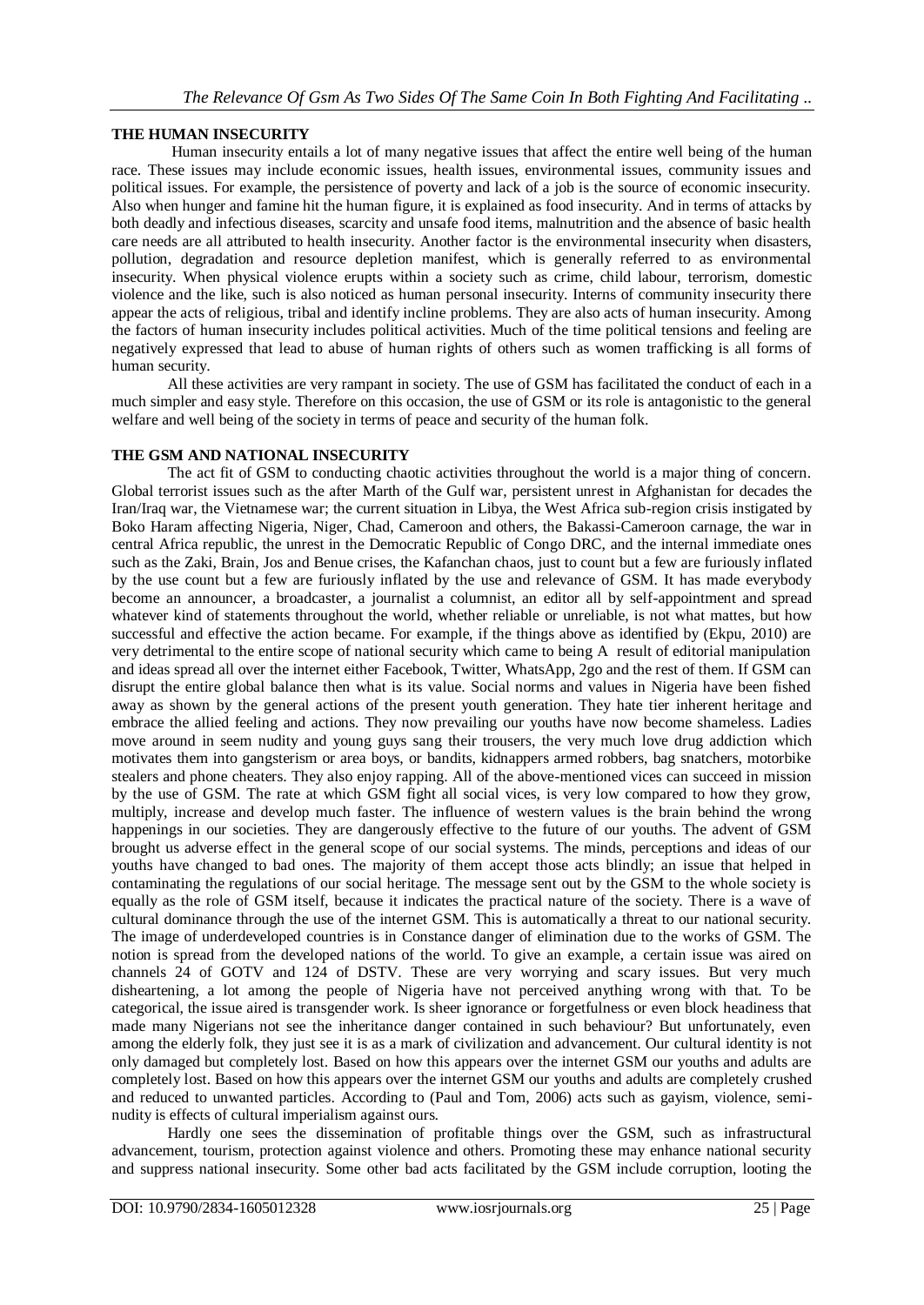nation vital resources, election irregularities, the top most problems of insecurity. If the GSM so wishes and pledges commitment, such things can be tackled to the bearable level. But alas! What is happening to that, may no one knows. It is also disheartening to question, how come the intelligence of the criminal and culprits sup parses for ahead to that of our formally intelligence trained personal because most bandits are illiterate and cannot even write their names. It was under this effect that (Yusu, 2010), says national security does not rest upon the military alone, why because all their effort are attacked by the manoeuvre of GSM tool. This challenge has rendered the national security needs to a very deep scope. The use of GSM has made the military might, effective policing system, the intelligence less effective, relegation of government styles and policies and making peoples life condition less happy and unsatisfying. Insecurity has penetrated deep into a lack of respect for human rights, national advancement and development, lack of fair social justice system, and political equality. But contrary to our system, the advanced countries are far ahead of us in term of GSM benefits. They mostly give essential linkage of GSM benefits. They mostly give essential linkage as far as what transpires between the government and the governed. They have believed that the GSM is very essential for national security. Why ant our security organs use GSM to encounter the challenge serious national insecurity threats? Therefore, there must be a practice of technical know-how about the operation system of the GSM.

## **CHALLENGES OF GSM UPON NATIONAL SECURITY**

The GSM is principally a threat to national security especially by way of spying and secrecy by which the criminals and other bandits cooperation and deploy their mission against their targets. They play, plan and send information to wherever they like. This made no one safe including the military, technology, politics, rule of law, industries and other socio-economic factors. Through that, they employ the use of propaganda, subversion and sabotage against their targeted strategic areas or points. What can be seen in recent times in Nigeria is that the use of GSM has become dangerous to national security in terms of economic, religious, political and ethnic issues. These issues are very fundamental in terms of the stability of the security reliability of a nation or even a community. But on a final note, GSM can only be beneficial if collaborating with another citizenry of highly recognized places into society for the quest of shaping priorities. Because the act of terrorism by the influence of the internet through the GSM is a critical condition now as regards national security stability. It is not an easy threat, track and attack the whole network scope of the involved figures in securing prevention why? because it is a free zone where everybody can do what they like. This sort of freedom offered by the GSM, poses a problem even to the most top intelligence experts, especially in detecting the credibility or reliability of the issue presented and from who to whom.

Therefore, the repercussion witness as a result of the inability to regulate the scope of the challenges, the consequences are practical and dangerous. For that matter, terrorism escalates. Terrorism of the day has moved up to the position of importance through the internet GSM, where specialists say that the success of all terrorism was through the use of the GSM tool. This gave birth to what is today known as cyber hacking.

One practical example of complications and ill hazards of GSM is that most of the time, the culprits go undetected. In the year 2009, something happened in the united states. The electric grid there converging about three different electric networks were attacked and vandalized by unknown sources. The attacked areas were the vast eastern and western ones including Texas. The operation of those electric grids depends on internet-based communication technology. This gave hackers and other terrorist room for launching their attacks. And yet, the attacker has never been identified. Out of this effort, several people, infrastructure, industries, symbols and very sensitive places do face and are always facing the dangers of this kind of attacks and the attackers escape unnoticed. If places like the US, with all the levels of their development and advancement, can suffer these types f consequences and also do not have a countermeasure system to avoid them, what would someone think of the underdeveloped countries? Because today very dangerous weapons of mass destruction are easily manipulated and controlled by the technology of GSM. Today, terrorist do no more depend on radio and television services to meet up their demands. Instead, they use GSM technology styles through the web pages as a mean of propagating their views. The scary thing is the lack of terrorist attacks to launch through the internet via the GSM tool.

## **CONTROL MEASURES**

The use of GSM in terrorizing society is very difficult to stop. But there are sensible ways to prevent such. One of the democratic behaviours and policies recognized by the present democratic system must be review. I think democracy is a system of freedom to do whatever pleases somebody in as much as it did not hurt the other person's peace and image. But unfortunately, the proponents of democracy have come out with a policy very detrimental to the peaceful co-existence of the entire world. They call it the "right to freedom of speech". This statement is very dangerous. To them, they want to have the opportunity of attacking or insulting the image of anybody you like or system or even gender just under the cover of freedom of speech. They have a target in mind and aim at hiding behind this statement. Such advocacies must stop. In as much as no one's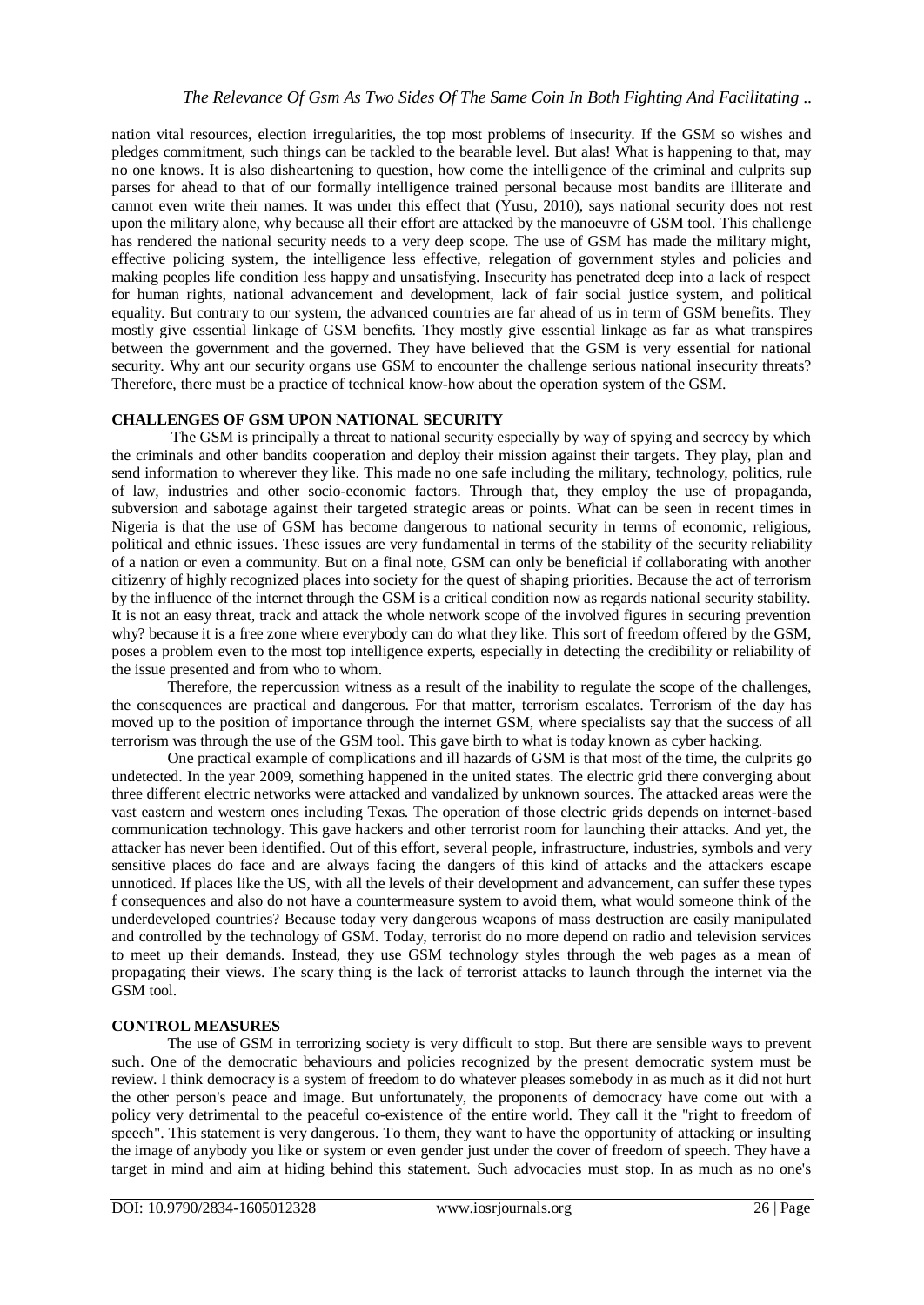feeling is touched, the acts of terrorism will reduce. Government should not hide under the cover of peace of the nation in term of defending their corrupt attitudes. A systems security is different from national security professionals must find out possible ways of combating the ill challenges of GSM to avoid things capable of destroying national security needs.

A critical threat to national security involves how the national security agencies handle and tackles suspected cases. They mostly impose brutality in the name of interrogation up to the lawless level not knowing that the suspects have their sympathizer who may think for vengeance.

The national policies on security matters must be seen as a national collective duty and responsibility. For example, not only the police and the military, but students, traders, farmers and other intelligence units media inclusive must take part in the whole project.

The people must be educated or enlightened about the inherent danger of GSM because it causes ways for terrorists.

It is also a recommendation that all professionals in every field adhere sticking to the regulation and ensure that duties are adequately carried for the betterment of the entire society.

Government should in time design ways that can regulate challenges of the new systems such as the GSM tools, especially as it is easily accessed by the terrorist groups.

Mostly, our societies are of connected factors if one factor is attacked, automatically the other one feels the impact and collapse. To be safe from that, all that is vital to be a socio-economic system of society must be protected.

Overall human security, guarantees the security of all other sections. Therefore employment through job creation must be accorded top priority to constantly keep youth engaged.

#### **II. Conclusion**

 To secure an established peaceful system of governance that is stable capable of sustaining development and advancement, which can also stop the further occurrence of terrorism rest on the ability of the government in mapping out profitable policies that can instil confidence in the society. All acts of corruption must be eliminated. People will have rest of mind and become contended, on condition that all utilities and other essential needs are provided. All that it entails is human security, dignity, freedom and liberty, protection all under the style of good governance upon the governed.

#### **References**

- [1]. Adache. J. E. (2010). Objective in security story reportage and the imperative of balancing the two sides: Military role and media responsibility In M. D, Yusuf; The Military. The media and Nigeria's national security. Nigeria: Gold Press Limited.
- [2]. Danladi, A. A. (2013). The role of the media in national security in Nigeria: 1960-1999. Arabian Journal of Business and Management Review, 2.
- [3]. Edward. W. (1994). Culture Imperialism. New York: Vintage Publishers.
- [4]. Ekpu. R. (2010). Media practitioners and military operators as patriots and partners n progress. In M. D. Yusuf, The military, the media and Nigeria national security. Nigeria: Gold Press Limited.
- [5]. Franceschetti, G. (2011). Homeland security: Threats, countermeasures, and privacy Issues, Norwood, MA: Article House. [6]. Hoffman. B. (2006). Inside Terrorism. (2<sup>nd</sup> ed.). New York: Columbia University Press.
- Hoffman. B. (2006). Inside Terrorism. (2<sup>nd</sup> ed.). New York: Columbia University Press.
- [7]. Jenkins. B. M., Liepman. A.. & Willis, H. H. (2014). Identifying enemies among us: Evolving terrorist threats and the continuing challenges of domestic intelligence collection and information sharing. USA: Rand Corporation.
- [8]. Jowett, G. & O'Donnell, V. (1999). Propaganda and Persuasion. (3<sup>rd</sup> ed.). Beverly Hills. CA: Sage Publication
- [9]. Lowenthal, M. (2012). Intelligence: From secrets in the policy. United Kingdom: Sage Publication Ltd.
- [10]. McQuail, D. (2005). McQuail's mass communication theory  $(5<sup>th</sup>$  ed.). London: Sage Publication
- [11]. Mcrari, A, (1993). Terrorism as a strategy or insurgency. Terrorism and Political Violence. 5(4), 213-25 I.
- [12]. Nwolise. B. C. O. (2010) Media correspondents-security agents relations and the issue of Nigeria's national security. In M. D. Yusuf, The military, the media and Nigeria's national security. Nigeria: Gold Press Limited.
- [13]. Nwozor, A. (2014). Redefining political terrorism: Nigerian media and the crisis of democratization. International Multidisciplinary Journal, Ethiopia. 8(2).
- [14]. Ohafemi, O. (2008). The media and National Patriotism. Retrieved from: http:/\vww,clsnetworld.com/webpages/leatures/ literati/002.htm. Accessed on August 28.2019.
- [15]. Omede, A. J. (2010). Analysing the phenomenon of media impact on military operations: Selected case studies. In M.D. Yusuf, The military, the media and Nigeria's national security. Nigeria: Gold Press Limited.
- 
- [16]. Paul, J., & Tom, N. (2006). Globalization and violence: Globalizing empires, old and new. London: Sage Publications.<br>[17]. Salomon. 13, (n.d). Guidelines; for broadcasting regulation. UNESCO: Retrieved 1st July 2019 Salomon. 13, (n.d). Guidelines; for broadcasting regulation. UNESCO: Retrieved 1st July 2019 from www.eba.org.uk.
- [18]. Shahar. Y. (2005). Non-Conventional Terrorism: Challenge and Response. In K. Neisscr & Crevcld (Eds) Countering Modern Terrorism. Berlin: DR. W. Bertelsmann Verlag.
- [19]. Udoudo, A.. & Asak, M. (2008). The Nigerian press and national crisis. Paper presented at the 53<sup>rd</sup> Annual Congress of the Historical Society of Nigerian (HSN). Gombe State University. 13-15 October 2008.
- [20]. United Nations Development Programme, (2014). Media and elections: A guide for electoral practitioners. New York: Democratic Governance Group Bureau for Development Policy
- [21]. Wall. E. (2003). Press freedom and national security: A study in the dynamics of journalists and security agent's relationship in Nigeria. Zaria: Open Press LTD.